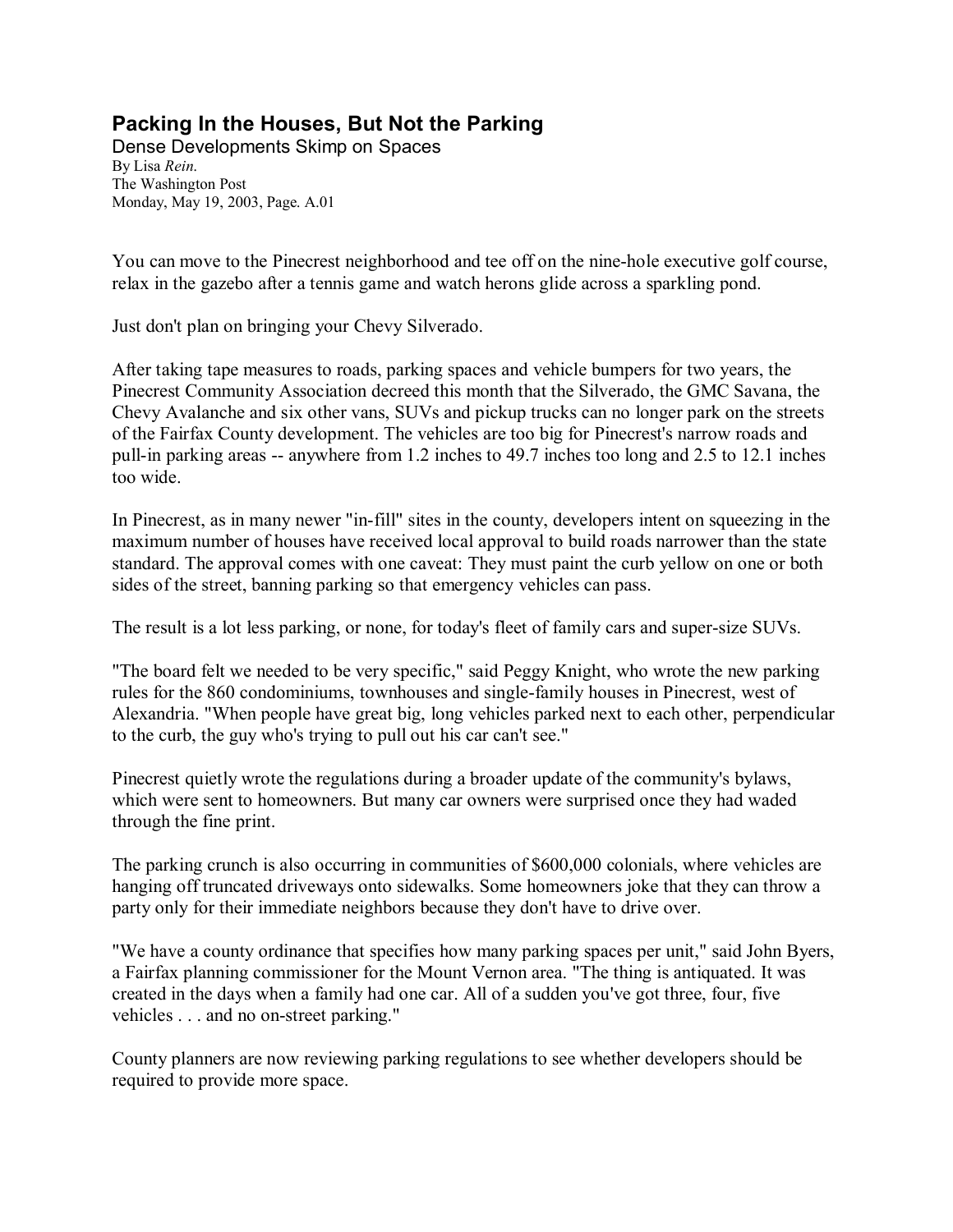Many new houses in Fairfax come with ample garages. But they're often used for storage, and some have shared driveways, making them off-limits to parking by owners as well as guests.

"You have people here who have scaled down, and they come with a lot of furniture they keep in the garage," said Jo Brown, who retired to a townhouse in the Random Hills development west of Fairfax City. The community has a wooded dog park and hiking trails, which Brown prefers to more parking: "Rather than all that concrete, I'd rather have the trees."

In the Clairmont development in Silver Spring, Pulte Homes is putting in five-foot-long driveways to fit 42 townhouses on 2.2 acres. To prevent vehicles from spilling over onto the sidewalks, the homeowners association requires that garage doors be closed, with the car inside, whenever a vehicle is not coming or going, according to the builder. "If you kept me to a larger driveway, I could only build 20 homes," said Steve Coniglio, Pulte's land acquisition manager. He noted that the project is two blocks from the Wheaton Metro station.

Some Fairfax homeowner groups have turned into de facto police forces, contracting with towing companies to remove vehicles from fire lanes.

"We hate doing it, but we had to," said Bob Heittman, vice president of the Windsor Park homeowners association in Franconia. "Four years ago, we probably had 650 cars. Today, there are 1,200. Where do we put them?"

The 2000 Census documented Americans' ongoing love affair with their wheels: More than 72,000 households in Fairfax, for example, have three or more vehicles.

Many local governments allow, even encourage, dense developments on private streets, whose layout and landscaping offer more of the feel of a neighborhood than do state roads. What's more, narrower roads discourage speeding, safety experts say.

In Virginia, state roads must be at least 34 feet from curb to curb, leaving plenty of room for parking. Private roads can narrow to 22 feet, but then no parking is allowed. Wider private streets allow parking on only one side.

In residential areas, Fairfax requires builders to provide a minimum of two spaces per singlefamily house, 2.3 for a townhouse and 1.6 for a condo. There is no requirement for visitor parking. After a developer receives approval for a project, as many as 20 county agencies scrutinize detailed site plans. But officials acknowledge that they do not take into account the effect of fire lanes on parking.

"We don't really have a lot of flexibility," said Michelle Brickner, director of the office of site development services. "The zoning ordinance says you must provide a certain number of spaces. The only conflict is if in the practice of day-to-day living, people need more parking than what the code requires."

Said Greg Riegle, a land-use lawyer who represents several area builders: "People want housing with less maintenance, and that's a lifestyle equation that leads to houses being close together.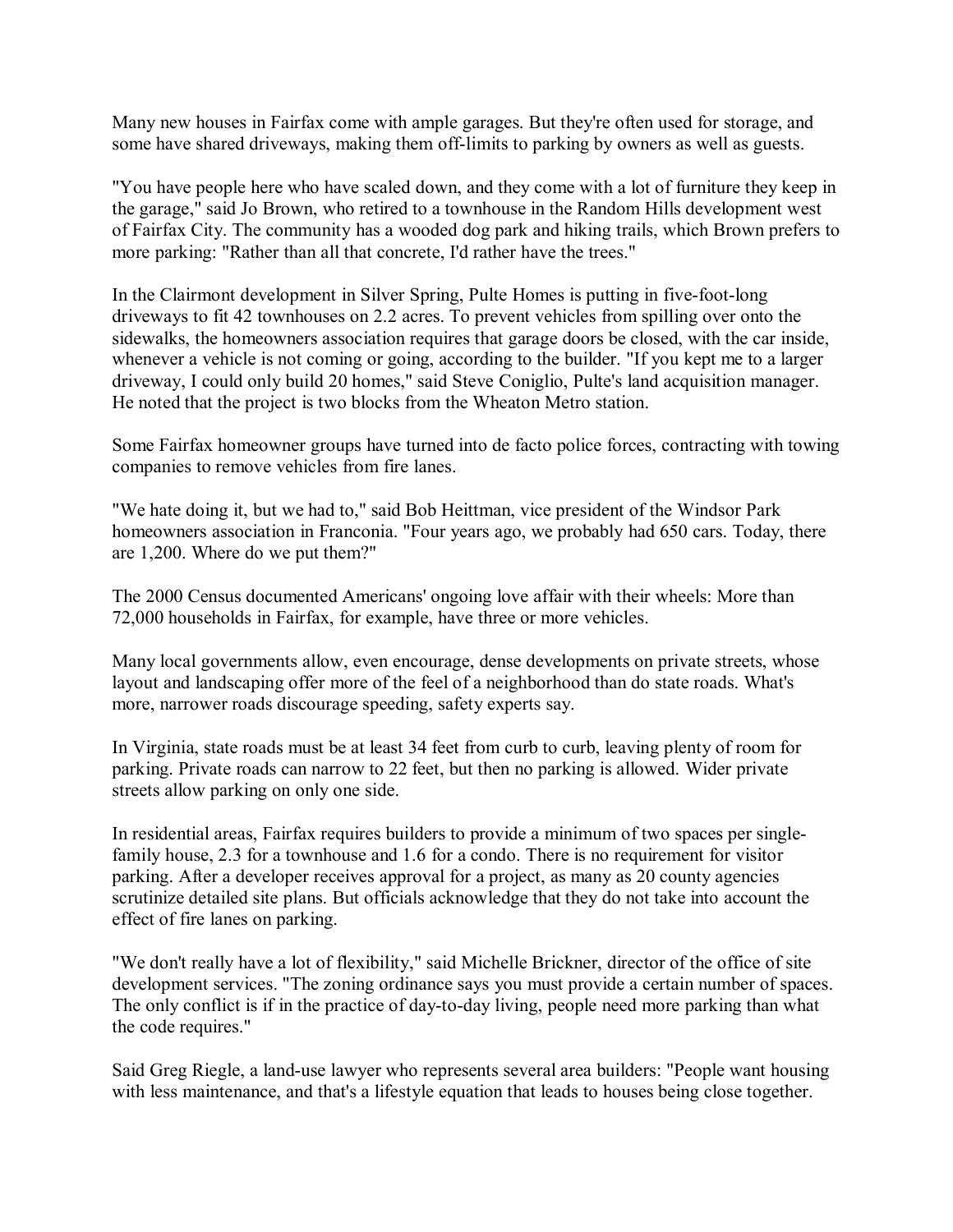But the county hasn't addressed this more-urban type of development. Do you require acres of parking for the one guy that has a graduation party in June, in exchange for trees and open space?"

Fairfax's review of its parking regulations was prompted in large measure by Supervisor Sharon S. Bulova (D-Braddock), who moved into a four-bedroom house west of Fairfax City last fall only to discover yellow curbs lining her street. The house has a two-car garage but shares a driveway with the neighbors. If a car is parked there, no one can get in or out.

"It's not until you buy a house that you discover this," she said. "I just wasn't aware. I had always assumed that county staff would look at issues of parking when they're reviewing plans."

Bulova said she chose the Cloisters community because its small lots require minimal upkeep. But now she finds that a service truck or visitor must park two blocks away. "We fell in love with our lot," she said. "But after experiencing this, I'm not sure I would approve a development like this again."

Builders say ample parking requires trade-offs.

Steven Alloy, president of Stanley Martin, a Washington area builder, noted that Fairfax prefers private streets for condos and townhouses. "For cars to go both ways and have them park on both sides," he said, "you're talking about a ton of asphalt" in place of trees and other pedestrianfriendly features.

Parking and fire lane regulations can be confusing even for those who enforce them. A homeowner down the block from Bulova recently challenged having fire lanes on both curbs in front of his house, where the street is wider. County workers came out and sandblasted away the yellow paint on one side.

The county and a developer goofed again in Armistead Park, a development off Route 50 east of Fairfax City where street parking on cul-de-sacs was allowed for years. Then a homeowner complained that trash trucks couldn't get by. The fire marshal discovered that Centex Homes had not painted fire lanes.

"People were up in arms," recalled resident Stewart Gordon, who has a five-bedroom house, a Chevy Suburban and a minivan. "All of a sudden, they took away our parking spots."

Adding to his unhappiness, Gordon recently received two letters from the U.S. Postal Service telling him not to block the mailbox out front by parking in the fire lane. But he wasn't the offender.

Fire Battalion Chief John White, the head of the county's fire prevention services, said the Armistead case "sort of fell through the cracks," adding, "We've become a lot more cognizant of [the need for coordination] so we don't have another Armistead."

Centex officials did not return phone calls.